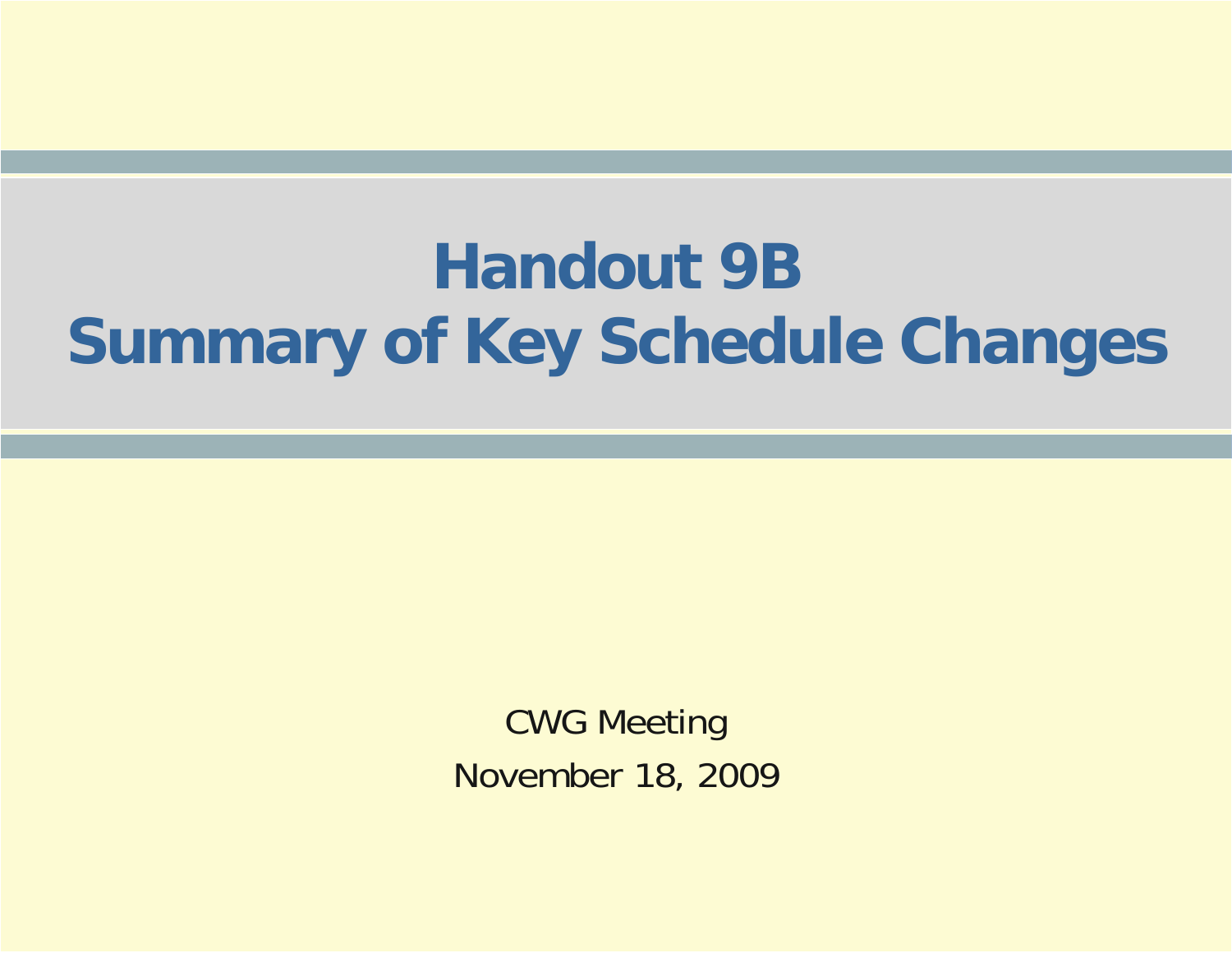# **Groundwater Remedy**

### Significant Progress Made on Key Technical Documents

#### • Groundwater CMS/FS Report

- √ Completed comments resolution: 10/16/09
- √ PG&E submitted Redline Final CMS/FS: 11/13
- Anticipate Agencies approval: 12/18

#### • Groundwater Risk Assessment Report

- √ Agencies completed review of Redline GWRA: 10/28 and 11/5
- √ PG&E submitted Revised GWRA: 11/13
- Anticipate Agencies approval: 11/27

### • Groundwater Background Study Report

- √ DTSC completed review: 10/26
- √ PG&E submitted Revised Report: 11/6
- Anticipate Agencies approval: 11/16

### • Groundwater RFI/RI Volume 2 Addendum

√ Agencies approved: 6/18 and 6/23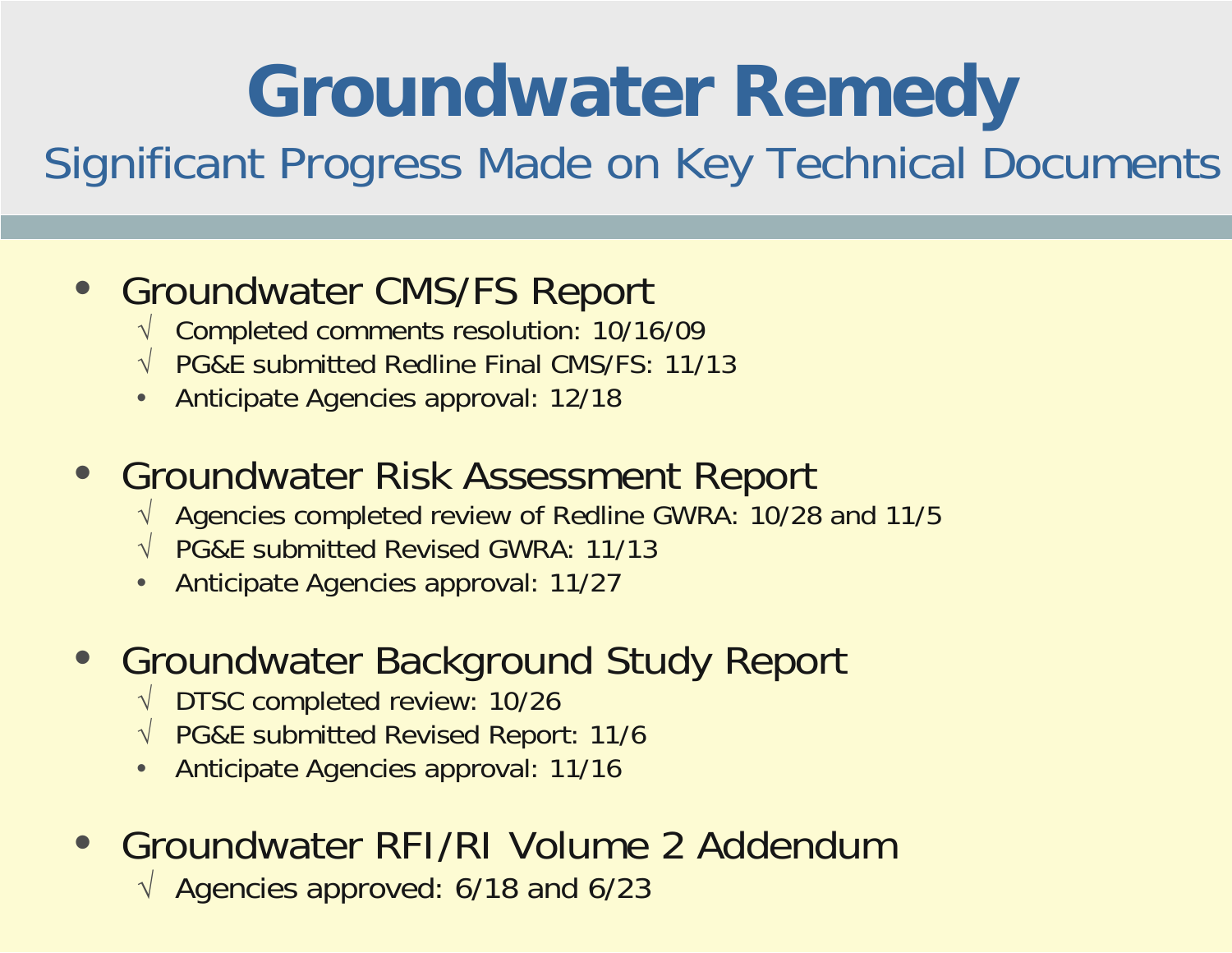# **Groundwater Remedy**

Forthcoming Remedy Selection/CEQA Documents for Stakeholders Inputs

### • DTSC Statement of Basis

• Public Notice Period: 4/27/2010 – 6/26/2010

### • DOI Proposed Plan

- Public Comment Period: 4/27 6/26
- Section 106 Consultation: 4/27 7/3

#### • DTSC Draft Environmental Impact Report

- Public Review/Comment Period: 4/27 6/26
- Public Hearing: 5/12 6/11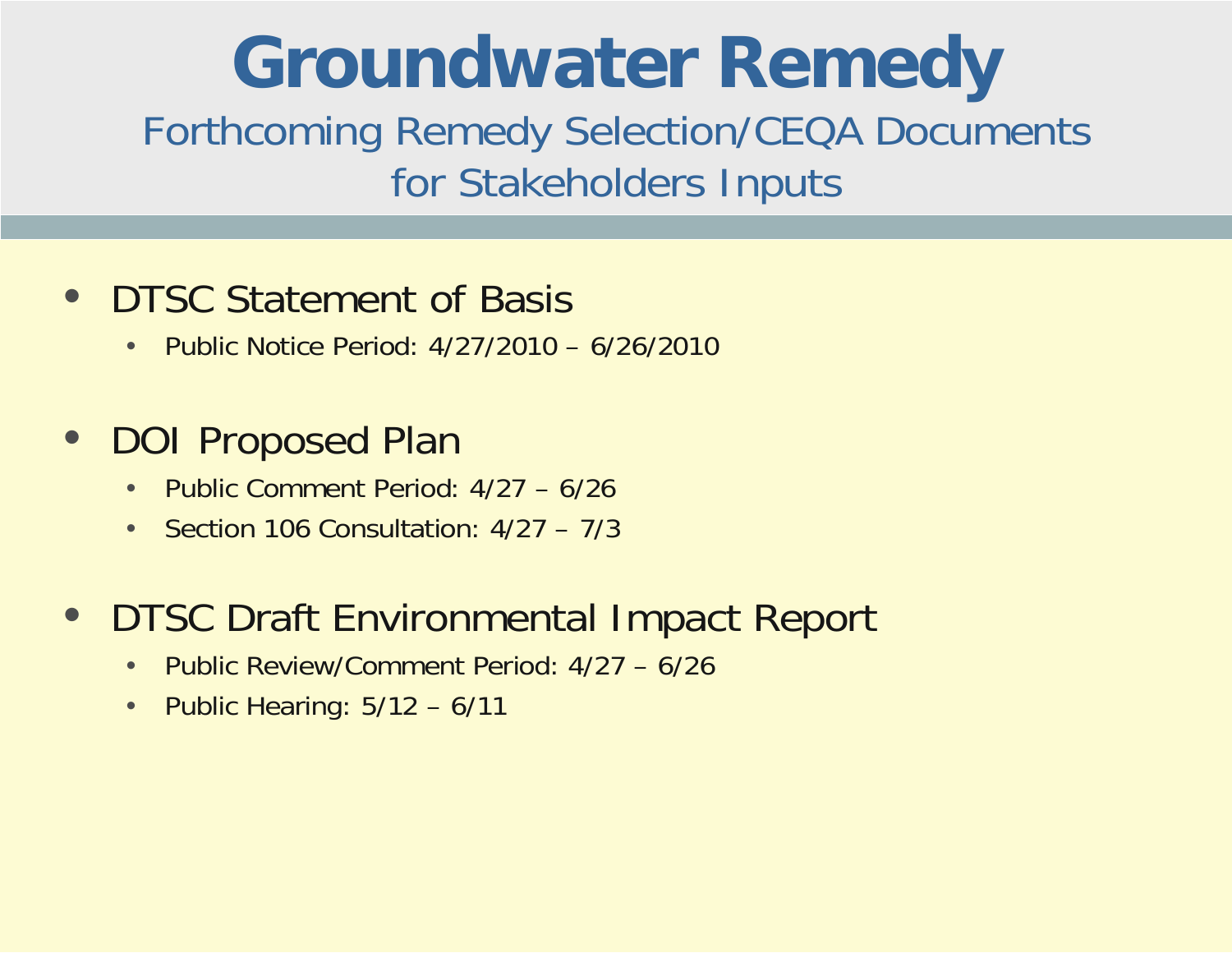### **Programmatic Agreement (PA)**  Draft PA Schedule Added to the Project Schedule

- **Target for completion prior to signing Record of** Decision (ROD)
	- Draft PA schedule is under development
	- Meeting scheduled with Consulting Parties on 12/3/09 to review comments on Discussion Draft PA and discuss schedule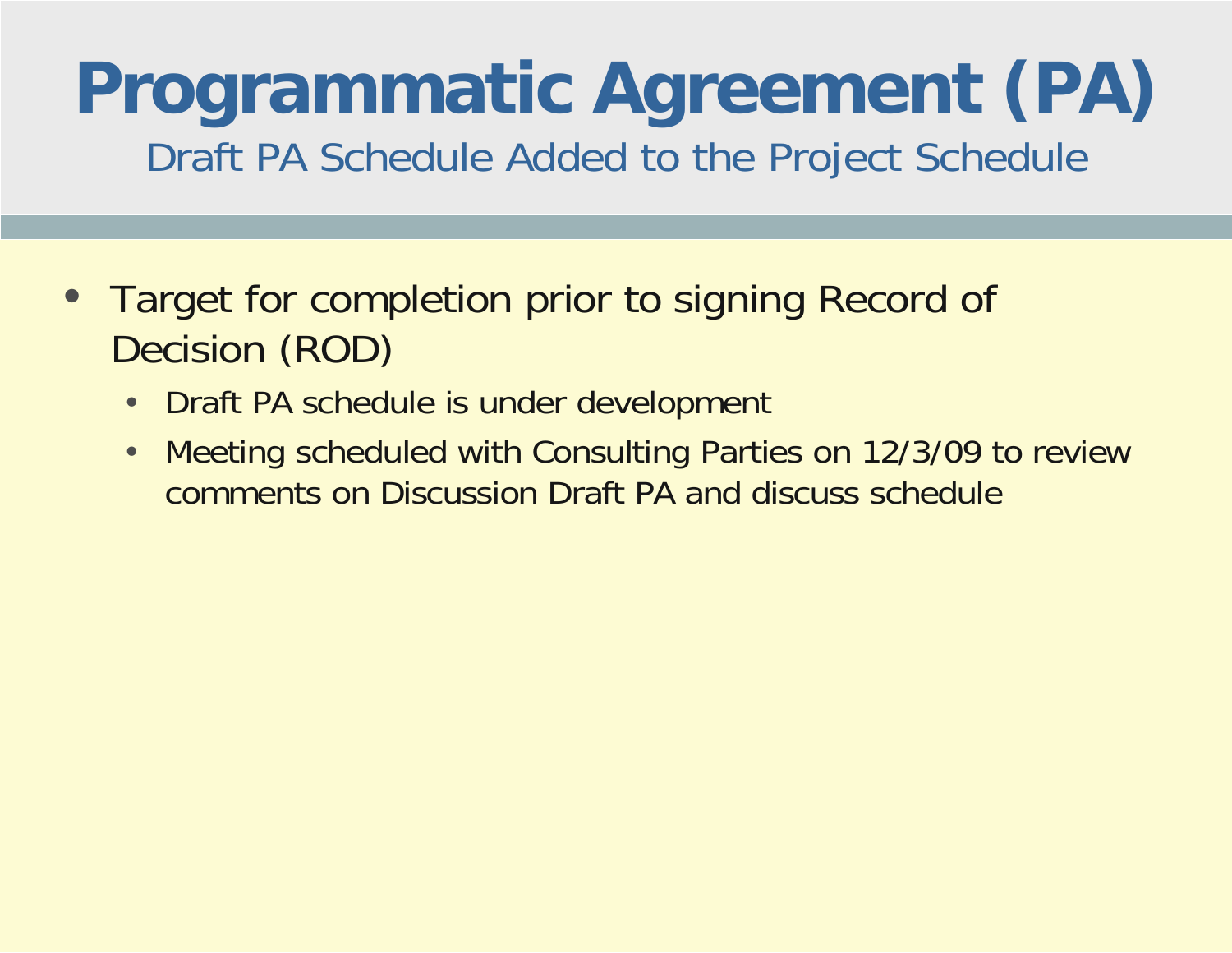## **Key Soil Activities**  (Remainder of 2009 through 1st quarter 2010)

## • Soil Part A (Outside Compressor Station)

- Part A Data Quality Objectives Technical Memorandum target December 2009
- Part A Phase 1 Data Gaps Evaluation target submittal of data evaluation packages February 2010
- Soil Part B (Inside Compressor Station Fence Line)
	- √ PG&E submit schedule for Part B activities: 11/6/09
		- Work activities to finalize Part B Work Plan beginning Feb 2010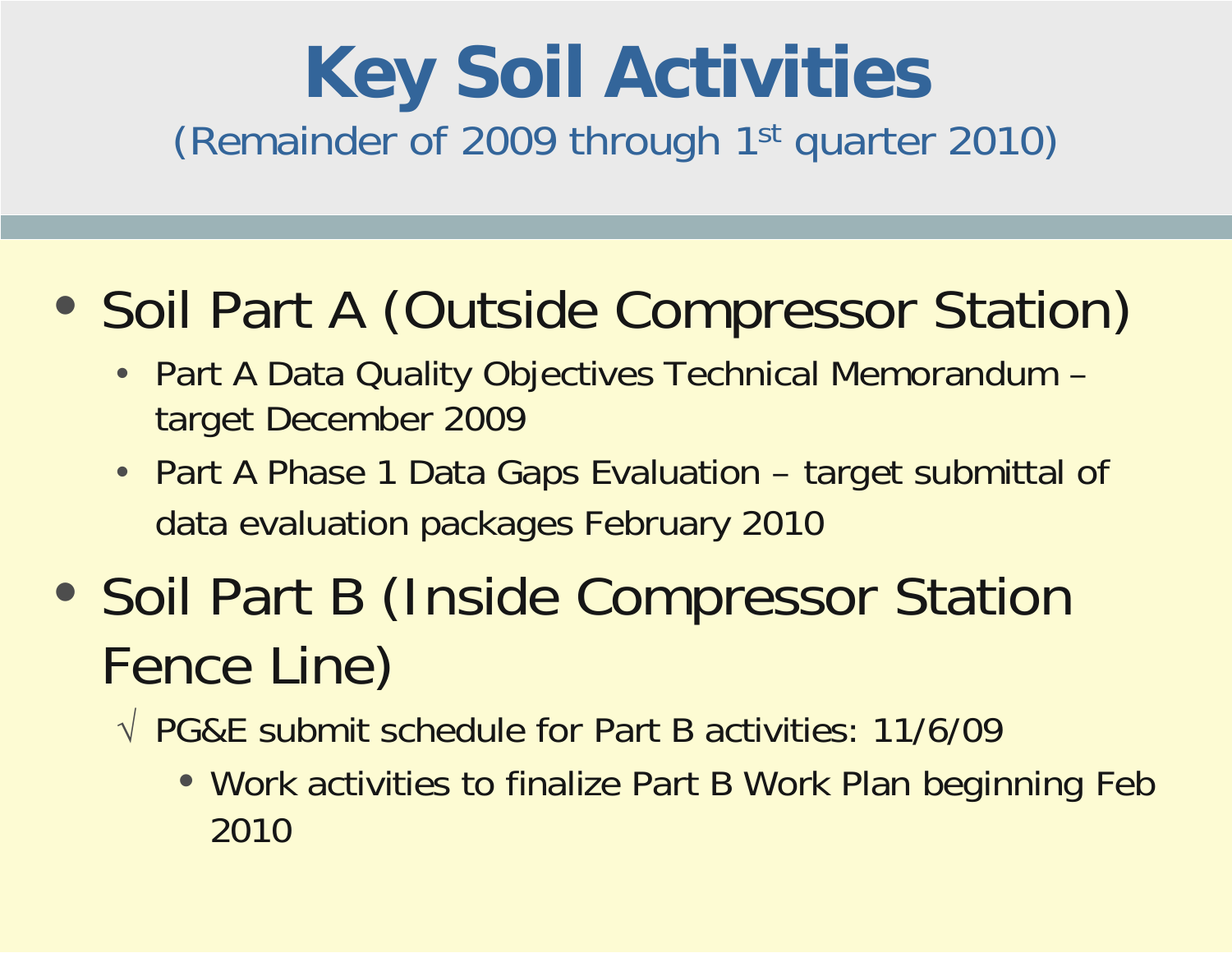#### Handout 9B

#### Summary of Key Schedule Changes since August 15, 2007 (Version 7)

#### November 2009 changes highlighted in Yellow – changes are from May 15, 2009

| <b>Activities</b>                                          | <b>Forecast Schedule Deviation</b>                                                                                                                                                                                                                                       | <b>Key Reasons</b>                                                                                                                                                                                                                                                                                                                                                                                                                                                                                                                                                                                                                                                                                                                                                                                                                                                                                                           |
|------------------------------------------------------------|--------------------------------------------------------------------------------------------------------------------------------------------------------------------------------------------------------------------------------------------------------------------------|------------------------------------------------------------------------------------------------------------------------------------------------------------------------------------------------------------------------------------------------------------------------------------------------------------------------------------------------------------------------------------------------------------------------------------------------------------------------------------------------------------------------------------------------------------------------------------------------------------------------------------------------------------------------------------------------------------------------------------------------------------------------------------------------------------------------------------------------------------------------------------------------------------------------------|
| (Corresponding Line Items in<br><b>Rainbow Schedule)</b>   |                                                                                                                                                                                                                                                                          |                                                                                                                                                                                                                                                                                                                                                                                                                                                                                                                                                                                                                                                                                                                                                                                                                                                                                                                              |
| <b>Groundwater Plume</b>                                   |                                                                                                                                                                                                                                                                          |                                                                                                                                                                                                                                                                                                                                                                                                                                                                                                                                                                                                                                                                                                                                                                                                                                                                                                                              |
| RFI/RI Volume 2<br>Addendum<br>(Lines 581-604)             | Delay FS by 3 mos<br>$\bullet$<br>Extend FF by 2+ months (from<br>$12/16/08$ to $3/11/09$ ) (Rev. 2)<br>Extend FF from to $3/11/09$ to<br>$3/20/09$ (Rev. 5).<br>Extend FF from 3/20 to<br>$5/29/09$ (Rev. 6).<br>Actual Finish 6/29/09 (Rev.<br>7).                     | Cascading delay from AZ Drilling.<br>$\bullet$<br>1+ month from cascading delay from AZ Drilling.<br>$\bullet$<br>1 month from correction of a link between lines 572-573 (agency review of<br>$\bullet$<br>addendum) and lines 576-577 (agency provides comments to PG&E).<br>Added line items in schedule for DTSC/DOI review of response to<br>$\bullet$<br>comments, extended FF by 2 weeks.<br>Added time for DTSC to review/provide direction to PG&E on Draft Vol 2<br>$\bullet$<br>Addendum (FF 1/23/09, AF 2/5/09).<br>Added time for a redline version submitted to DTSC on April 30, 2009.<br>$\bullet$<br>Added time for DTSC review/approval of the red-line and PG&E issuance of<br>$\bullet$<br>the Final Vol. 2 Addendum.<br>DTSC concurred with Final Redline Volume 2 Addendum on 6/23/09.<br>DOI concurred with Final Redline Volume 2 Addendum on 6/18/09.                                               |
|                                                            |                                                                                                                                                                                                                                                                          | Final Volume 2 Addendum published 6/29/09.<br>$\bullet$                                                                                                                                                                                                                                                                                                                                                                                                                                                                                                                                                                                                                                                                                                                                                                                                                                                                      |
| <b>Groundwater Risk</b><br>Evaluation<br>(Lines 1088-1104) | Extend FF from 1/6 to<br>$\bullet$<br>$4/10/09$ .<br>Extend FF from 4/10 to<br>$4/22/09$ (Rev. 4).<br>Extend FF from 4/22 to<br>$\bullet$<br>$5/11/09$ (Rev. 5).<br>Extend FF from 5/11 to<br>$7/31/09$ (Rev. 6).<br>Extend FF from $7/31/09$ to<br>$11/27/09$ (Rev. 7). | Cascading delay from Risk Assessment Work Plan.<br>Decrease duration of "Finalization of Risk Assessment" and "Agencies<br>$\bullet$<br>review/approval" by 1 week each (from 1 month to 3 wks).<br>PG&E requested to phase the submission of the groundwater risk assessment<br>$\bullet$<br>after RFI/RI approval to allow for any post-comments resolution changes in<br>the RFI/RI Vol. 2 to be incorporated in the risk assessment. August 2008<br>scheduled the submittal of risk assessment before RFI/RI approval.<br>Cascading delay in RFI/RI approval and submission after RFI/RI approval<br>shifted FF by 5 weeks.<br>To make up time, reduce the duration for PG&E to address review<br>$\bullet$<br>comments/revise groundwater risk evaluation from 1 month to 3 weeks.<br>To make up time, reduce the duration of DTSC/DOI's review/approval of<br>the final groundwater risk evaluation from 3 to 2 weeks. |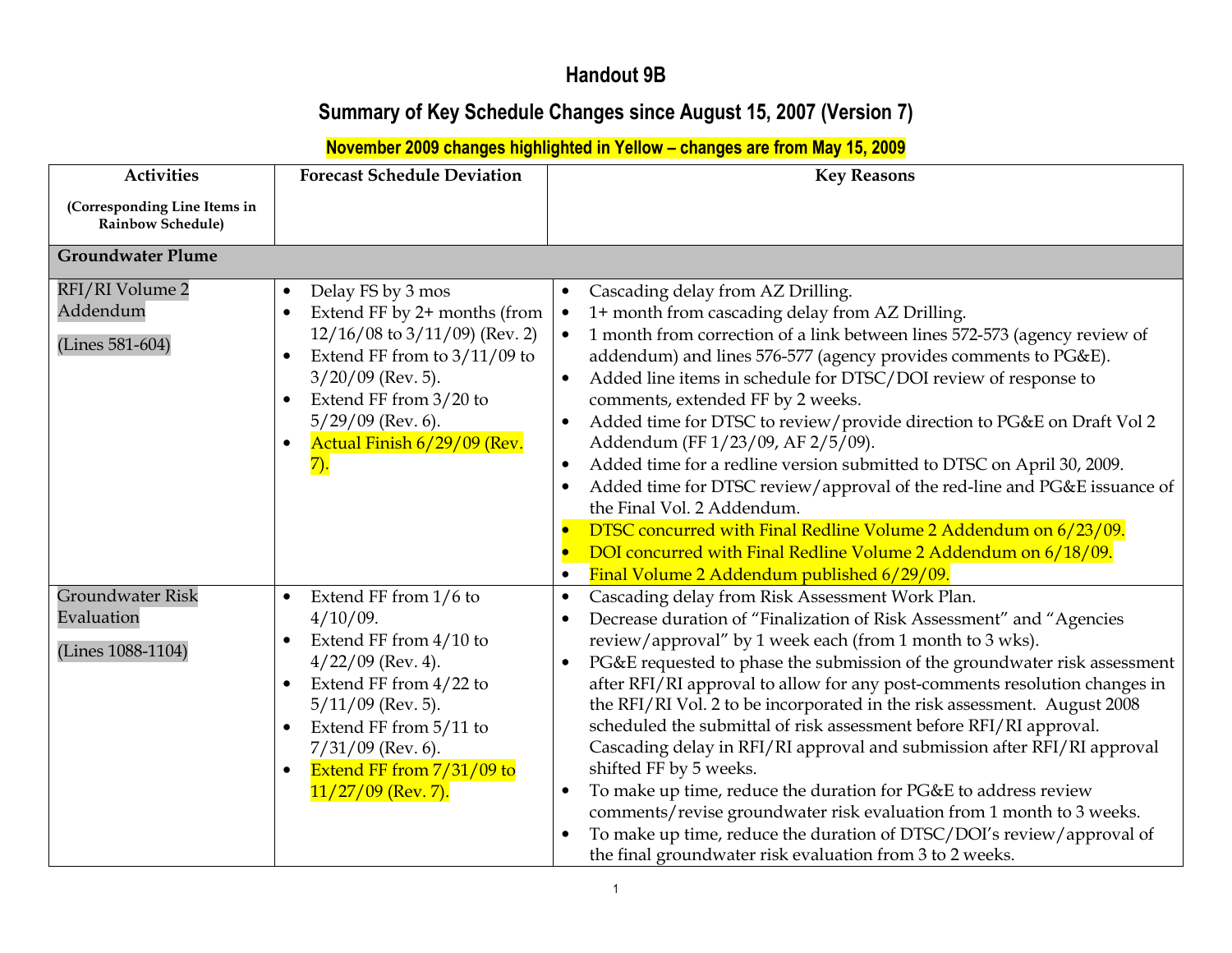| Groundwater Background<br>Study<br>(Line 922-946) | Extend FF to match approval<br>$\bullet$<br>of GWRA (Rev. 6).<br>Extend FF to 11/16/09 (Rev.<br>$\bullet$<br>7).                                                                                                                                                                                                                                                                                                                            | $\bullet$<br>$\bullet$<br>$\bullet$ | Cascading delay from RFI Volume 2.<br>Extend agencies review time from $3/20$ to $4/3$ .<br>Extended duration for PG&E response to comments and comment resolution<br>by 5 weeks (current FF is $5/29/09$ ).<br>Added time for resolving inputs to response to comments and submittal of a<br>revised report.<br>Revise FF for DTSC concurrence letter to coincide with approval of GWRA.<br>Receive direction to revise Final Report and submit for agencies approval<br>11/9/09.                                                                                                                                                                                                                                                                                                                                                                                                                                                                                                                                                                                                                                                                                                                                                                                                                                                                                                                                                                                                                                                                                                                                                                                           |
|---------------------------------------------------|---------------------------------------------------------------------------------------------------------------------------------------------------------------------------------------------------------------------------------------------------------------------------------------------------------------------------------------------------------------------------------------------------------------------------------------------|-------------------------------------|------------------------------------------------------------------------------------------------------------------------------------------------------------------------------------------------------------------------------------------------------------------------------------------------------------------------------------------------------------------------------------------------------------------------------------------------------------------------------------------------------------------------------------------------------------------------------------------------------------------------------------------------------------------------------------------------------------------------------------------------------------------------------------------------------------------------------------------------------------------------------------------------------------------------------------------------------------------------------------------------------------------------------------------------------------------------------------------------------------------------------------------------------------------------------------------------------------------------------------------------------------------------------------------------------------------------------------------------------------------------------------------------------------------------------------------------------------------------------------------------------------------------------------------------------------------------------------------------------------------------------------------------------------------------------|
| CMS/FS - Groundwater<br>(Lines 1122-1176)         | Delay FF from $10/1/09$ to<br>$\bullet$<br>12/3/09 (including agency<br>approvals) (Rev. 2)<br>Extend FF from 12/3 to<br>$1/6/10$ (Rev. 3).<br>Schedule adjusted to reflect an<br>earlier start of the CMS/FS,<br>start mid August 2008 instead<br>of April 2009 (Rev. 4).<br>Extend FF from 5/4 to<br>$5/25/09$ (Rev. 5).<br>Extend FF from 5/25 to<br>$9/11/09$ (3 months) (Rev. 6).<br>Extend FF from 9/11/09 to<br>$12/18/09$ (Rev. 7). | $\bullet$                           | Cascading delay from RFI Vol. 2 Addendum.<br>Cascading delay from Risk Assessment Work Plan.<br>Two key adjustment in sequencing steps include (Rev. 4):<br>To be consistent with Tribal outreach for RFI/RI Volume 2 -- PG&E will<br>outreach with Tribes after Discussion Draft CMS/FS is issued, and then<br>issue Draft CMS/FS to agencies.<br>Replace the following process "Response to comments & revise<br>report/Agency review & comment on Revised Report/Finalize<br>report/Agency review & comment on Final Report" with the following<br>"Reach resolution on response to comments/ Finalize report/Agency<br>review & approve Final Report."<br>Cascading delay from the new linkage between Groundwater Risk<br>Evaluation and the approval of the RFI/RI Volume 2, and delays from<br>review of RFI Vol. 2.<br>Added Section 106 consultation, DOI meetings with Tribes, and BLM<br>response to comments $(2/5/09 - 5/26/09)$<br>Added time for DOI to provide any additional comments on the Draft<br>CMS/FS from meetings with Tribes (5days)<br>Added a link to phase the submission of the Final CMS/FS after the approval<br>of the Groundwater Risk Assessment to allow for any post-comments<br>resolution changes in the GWRA to be incorporated into the Final CMS/FS<br>Extended duration of "Reach Resolution on Response to Comments" (10<br>working days) due to extensive comments received. Added details and<br>interim milestones for reaching resolutions on key assumptions (COCs,<br>RAOs, CSM, ARARs, the number and configuration of remedial<br>alternatives).<br>Agencies directed PG&E to include East Ravine into CMS/FS (6/2/09). |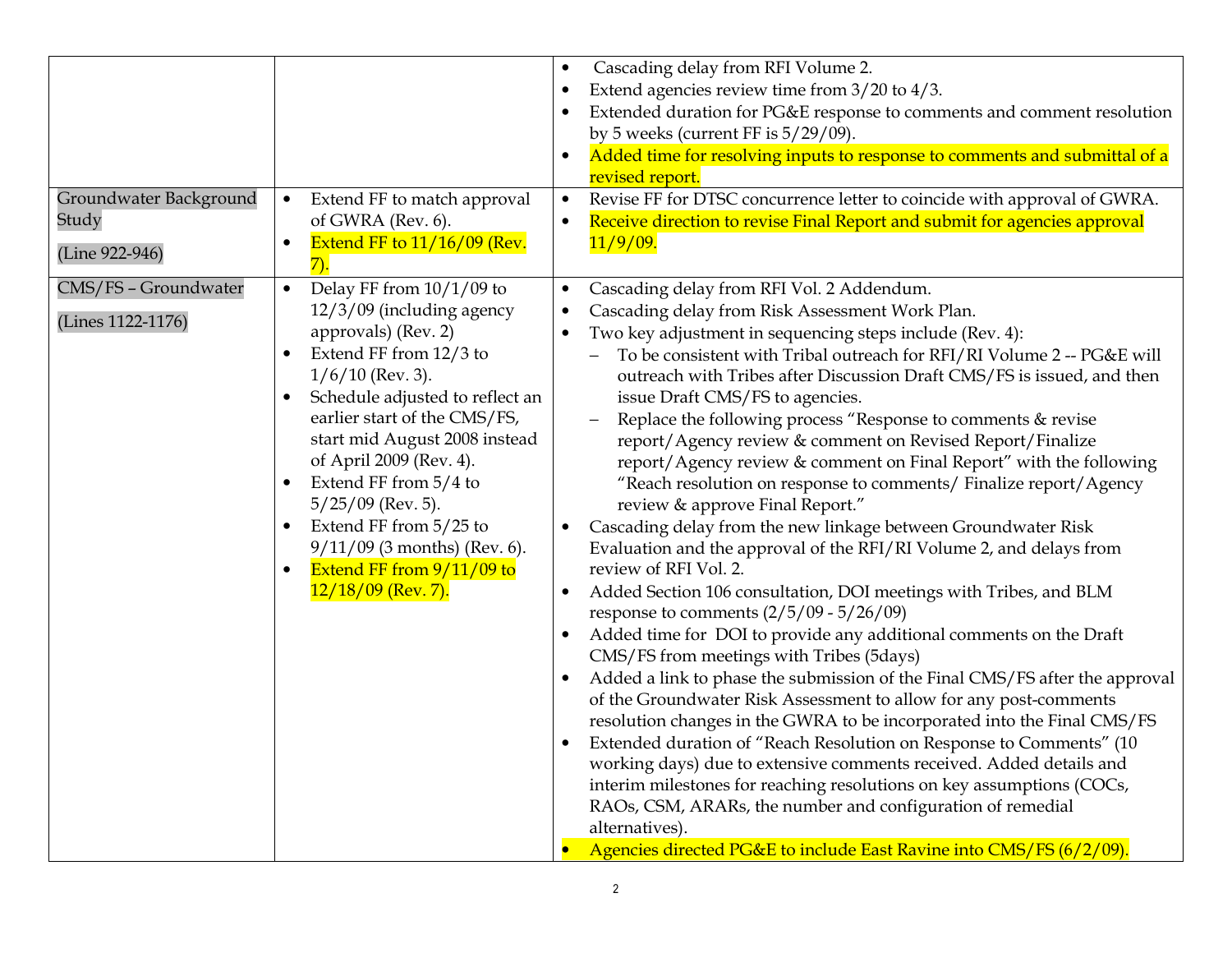| Remedy Selection/<br><b>Statement of Basis</b><br>(Lines 1199-1205) | DTSC approval of Final<br>Remedy - delay FF from<br>2/14/2010 to 8/27/2010 (6<br>mos) (Rev. 3).<br>Schedule adjusted to reflect<br>$\bullet$<br>the change in CMS/FS<br>schedule. DTSC approval of<br>Final Remedy is $1/22/2010$<br>(Rev. 4).<br>Extend FF from 1/22 to<br>$\bullet$<br>$2/12/2010$ (Rev. 5).<br>Extend FF from 2/12 to<br>$\bullet$<br>$6/15/2010$ (Rev. 6).<br>Extend FF from 6/15/2010 to<br>$\bullet$<br>$10/18/2010$ (Rev. 7). | PG&E proposed Revised Alternative E in response to comments.<br>PG&E presented East Ravine information/Revised Alt. E at 9/28 TWG.<br>Received stakeholders' comments on Revised Alt. E (10/5/09).<br>Received input from RWQCB on reasonable time to cleanup (10/6/09).<br>Added two "Response to Comments Resolution" meetings (9/22 and 10/13-<br>14) to accelerate resolution. Completed comments resolution 10/16/09.<br>Public notice package delay due to cascading delay from CMS/FS<br>$\bullet$<br>Groundwater.<br>Extension of DTSC approval of Final Remedy due to: a) cascading delay<br>$\bullet$<br>from CMS/FS Groundwater, b) the new DTSC-requested FF linkage from<br>Public Review of Draft EIR to Public Notice/Comment Period of Statement<br>of Basis; also increase duration of review period from 45 edays to 60 edays,<br>and c) the new DTSC-requested FF linkage from DTSC approval of Final<br>Remedy to Final EIR certified.<br>Cascading delay from CMS/FS (due to delay in RA).<br>$\bullet$<br>Cascading delay from Groundwater CMS/FS.<br>Align timeframe for public comment/public notice of Statement of Basis and<br>the Draft EIR. |
|---------------------------------------------------------------------|------------------------------------------------------------------------------------------------------------------------------------------------------------------------------------------------------------------------------------------------------------------------------------------------------------------------------------------------------------------------------------------------------------------------------------------------------|--------------------------------------------------------------------------------------------------------------------------------------------------------------------------------------------------------------------------------------------------------------------------------------------------------------------------------------------------------------------------------------------------------------------------------------------------------------------------------------------------------------------------------------------------------------------------------------------------------------------------------------------------------------------------------------------------------------------------------------------------------------------------------------------------------------------------------------------------------------------------------------------------------------------------------------------------------------------------------------------------------------------------------------------------------------------------------------------------------------------------------------------------------------------------|
| NOP and Scoping/<br>Program EIR<br>(Lines 1267-1316)                | Extend NOD from 4/20/2009<br>$\bullet$<br>to 8/27/2010.<br>Extend NOD filing date to<br>$\bullet$<br>9/28/2010.<br>Schedule adjusted to reflect<br>$\bullet$<br>the change in CMS/FS<br>schedule. NOD filing date is<br>$1/22/2010$ (Rev. 4).<br>Extend FF from 1/22 to<br>$\bullet$<br>$2/12/2010$ (Rev. 5).<br>Extend FF from 2/12 to<br>$\bullet$<br>$6/15/2010$ (Rev. 6).<br>Extend FF from 6/15 to<br>$\bullet$<br>$10/18/2010$ (Rev. 7).       | Extension of NOD due to: a) cascading delay from CMS/FS Groundwater, b)<br>$\bullet$<br>the new DTSC-requested FF linkage from Public Review of Draft EIR to<br>Public Notice/Comment Period of Statement of Basis; also increase duration<br>of review period from 45 edays to 60 edays, and c) the new DTSC-requested<br>FF linkage from DTSC approval of Final Remedy to Final EIR certified.<br>Change selected links between tasks for Draft EIR - does not impact<br>$\bullet$<br>completion dates.<br>Cascading delay from Approval of Final Remedy.<br>Adjust Draft EIR timeframe to reflect revised CMS/FS schedule and<br>coordination with the development of the Statement of Basis.<br>Set public comment period as 4/27/2010 to 6/27/2010.<br>Reduce the duration of Final EIR from 101.5 to 80.4 work days.                                                                                                                                                                                                                                                                                                                                               |
| Proposed Plan/ROD                                                   | Delay FF from 4/15/10 to<br>$\bullet$<br>$6/17/10$ (Rev. 2)                                                                                                                                                                                                                                                                                                                                                                                          | Cascading delay from CMS/FS (due to delay in RA).<br>Revise the "Tribal review/comment period" step to "Tribal Consultation                                                                                                                                                                                                                                                                                                                                                                                                                                                                                                                                                                                                                                                                                                                                                                                                                                                                                                                                                                                                                                              |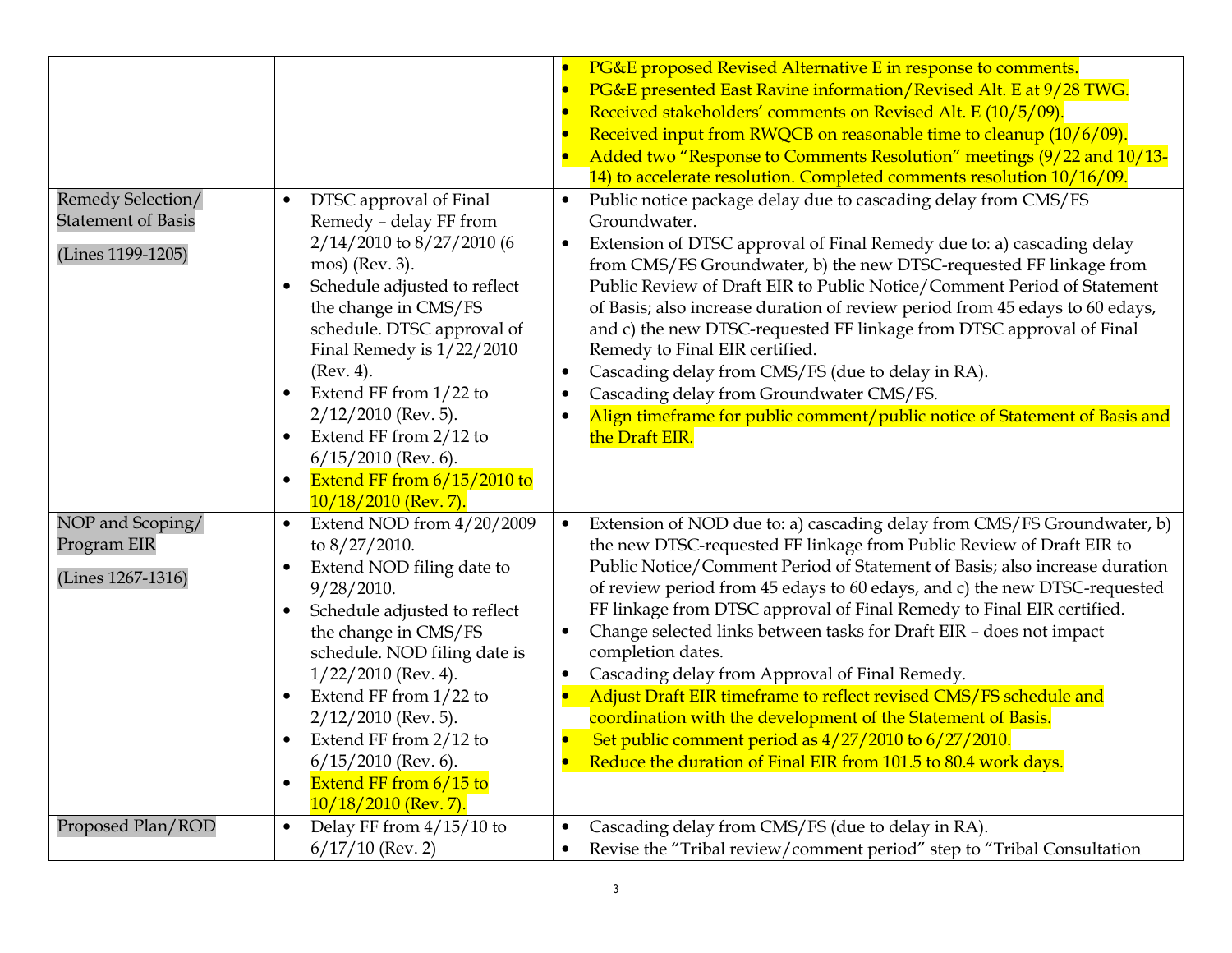| (Lines 1214-1225)             | Extend FF from 6/17 to<br>$\bullet$<br>7/21/2010.<br>Schedule adjusted to reflect<br>$\bullet$<br>the change in CMS/FS<br>schedule. ROD issuance date<br>is $12/5/2009$ (Rev. 4).<br>Extend FF from 12/5 to<br>$\bullet$<br>$1/25/2010$ (Rev. 5).<br>Extend FF from $1/25/2010$ to<br>$\bullet$<br>$6/16/2010$ (4+ months) (Rev.<br>$6$ ).<br>Extend FF from 6/16 to<br>$\bullet$<br>$11/30/2010$ (Rev. 7). | (Section 106) followed by SHPO Consultation (Section 106)".<br>Cascading delay from Groundwater CMS/FS.<br>$\bullet$<br>Synchronized DTSC and DOI public review/comment period on the<br>Statement of Basis and the Proposal Plan (increased DOI's duration from<br>45edays to 60edays). Added a 30-days response to public comments period<br>on the Proposed Plan.<br>Increased the duration of DOI Approval Process for ROD from 60 to<br>$\bullet$<br>90edays.<br>Cascading delay from CMS/FS.<br>Align timeframe for public comment of Proposed Plan and Statement of<br>$\bullet$<br>Basis/Draft EIR. |
|-------------------------------|-------------------------------------------------------------------------------------------------------------------------------------------------------------------------------------------------------------------------------------------------------------------------------------------------------------------------------------------------------------------------------------------------------------|-------------------------------------------------------------------------------------------------------------------------------------------------------------------------------------------------------------------------------------------------------------------------------------------------------------------------------------------------------------------------------------------------------------------------------------------------------------------------------------------------------------------------------------------------------------------------------------------------------------|
| NEW - Section 106             | FF $9/15/2010$ (Rev. 7).                                                                                                                                                                                                                                                                                                                                                                                    | The Draft PA schedule is under development and is subject to change                                                                                                                                                                                                                                                                                                                                                                                                                                                                                                                                         |
| <b>Programmatic Agreement</b> |                                                                                                                                                                                                                                                                                                                                                                                                             | pending discussion with Consulting Parties.                                                                                                                                                                                                                                                                                                                                                                                                                                                                                                                                                                 |
|                               |                                                                                                                                                                                                                                                                                                                                                                                                             |                                                                                                                                                                                                                                                                                                                                                                                                                                                                                                                                                                                                             |
| (Lines 1237-1246)             |                                                                                                                                                                                                                                                                                                                                                                                                             |                                                                                                                                                                                                                                                                                                                                                                                                                                                                                                                                                                                                             |
| CMI/RD/RA/                    | Delay FF by 6 mos (from<br>$\bullet$                                                                                                                                                                                                                                                                                                                                                                        | Cascading delay from Program EIR and DTSC approval of Final Remedy.<br>$\bullet$                                                                                                                                                                                                                                                                                                                                                                                                                                                                                                                            |
| Construction/Start of         | $11/24/11$ to $5/7/12$ )                                                                                                                                                                                                                                                                                                                                                                                    | Cascading delay from CMS/FS (due to delay in RA).                                                                                                                                                                                                                                                                                                                                                                                                                                                                                                                                                           |
| Operation of Final Remedy     | Schedule adjusted to reflect<br>$\bullet$                                                                                                                                                                                                                                                                                                                                                                   | Cascading delay from Groundwater CMS/FS.                                                                                                                                                                                                                                                                                                                                                                                                                                                                                                                                                                    |
| (Lines 1332-End)              | the change in CMS/FS<br>schedule and revised remedy<br>selection timeframe.                                                                                                                                                                                                                                                                                                                                 |                                                                                                                                                                                                                                                                                                                                                                                                                                                                                                                                                                                                             |
| <b>Soil</b>                   |                                                                                                                                                                                                                                                                                                                                                                                                             |                                                                                                                                                                                                                                                                                                                                                                                                                                                                                                                                                                                                             |
| RFI/RI Volume 1               | Forecast duration of 7.5 months,                                                                                                                                                                                                                                                                                                                                                                            | To incorporate MW-20 bench and IM3 Treatment Plant as potential AOCs.                                                                                                                                                                                                                                                                                                                                                                                                                                                                                                                                       |
| Addendum                      | linked to RFI Vol. 3 report (target                                                                                                                                                                                                                                                                                                                                                                         |                                                                                                                                                                                                                                                                                                                                                                                                                                                                                                                                                                                                             |
| (Lines 281-304)               | to complete 3 months prior to<br>start of Vol. 3).                                                                                                                                                                                                                                                                                                                                                          | Reflect revised Part A and B schedule.<br>$\bullet$                                                                                                                                                                                                                                                                                                                                                                                                                                                                                                                                                         |
| Part A Phase 1 field          | Extend FF from $7/31/08$ to<br>$\bullet$                                                                                                                                                                                                                                                                                                                                                                    | Site kick-off meeting - August 21, 2008.<br>$\bullet$                                                                                                                                                                                                                                                                                                                                                                                                                                                                                                                                                       |
| implementation/data gaps      | $9/15/09$ (Rev. 1)                                                                                                                                                                                                                                                                                                                                                                                          | Add DTSC/DOI review/concurrence on the approach in the Soil                                                                                                                                                                                                                                                                                                                                                                                                                                                                                                                                                 |
| evaluation                    | Extend FF from 9/15/08 to<br>$\bullet$                                                                                                                                                                                                                                                                                                                                                                      | Background Technical Memorandum (duration of 2 weeks).                                                                                                                                                                                                                                                                                                                                                                                                                                                                                                                                                      |
|                               | $11/24/08$ (Rev. 2)                                                                                                                                                                                                                                                                                                                                                                                         | Field implementation - FF was $10/9/08$ , AF was $10/23/08$ (2 wks extension                                                                                                                                                                                                                                                                                                                                                                                                                                                                                                                                |
| (Lines 674-748)               |                                                                                                                                                                                                                                                                                                                                                                                                             | $\bullet$                                                                                                                                                                                                                                                                                                                                                                                                                                                                                                                                                                                                   |
|                               | Extend FF to 3/11/09 (Rev. 3).<br>$\bullet$                                                                                                                                                                                                                                                                                                                                                                 | due to field conditions encountered at AOC-4 requiring additional                                                                                                                                                                                                                                                                                                                                                                                                                                                                                                                                           |
|                               | Extend FF from $3/11/09$ to<br>$\bullet$                                                                                                                                                                                                                                                                                                                                                                    | discussion with agencies). In addition, 2 wks extension in laboratory analysis                                                                                                                                                                                                                                                                                                                                                                                                                                                                                                                              |
|                               | $4/30/09$ (Rev. 5).                                                                                                                                                                                                                                                                                                                                                                                         | of soil background samples due to matrix issues.                                                                                                                                                                                                                                                                                                                                                                                                                                                                                                                                                            |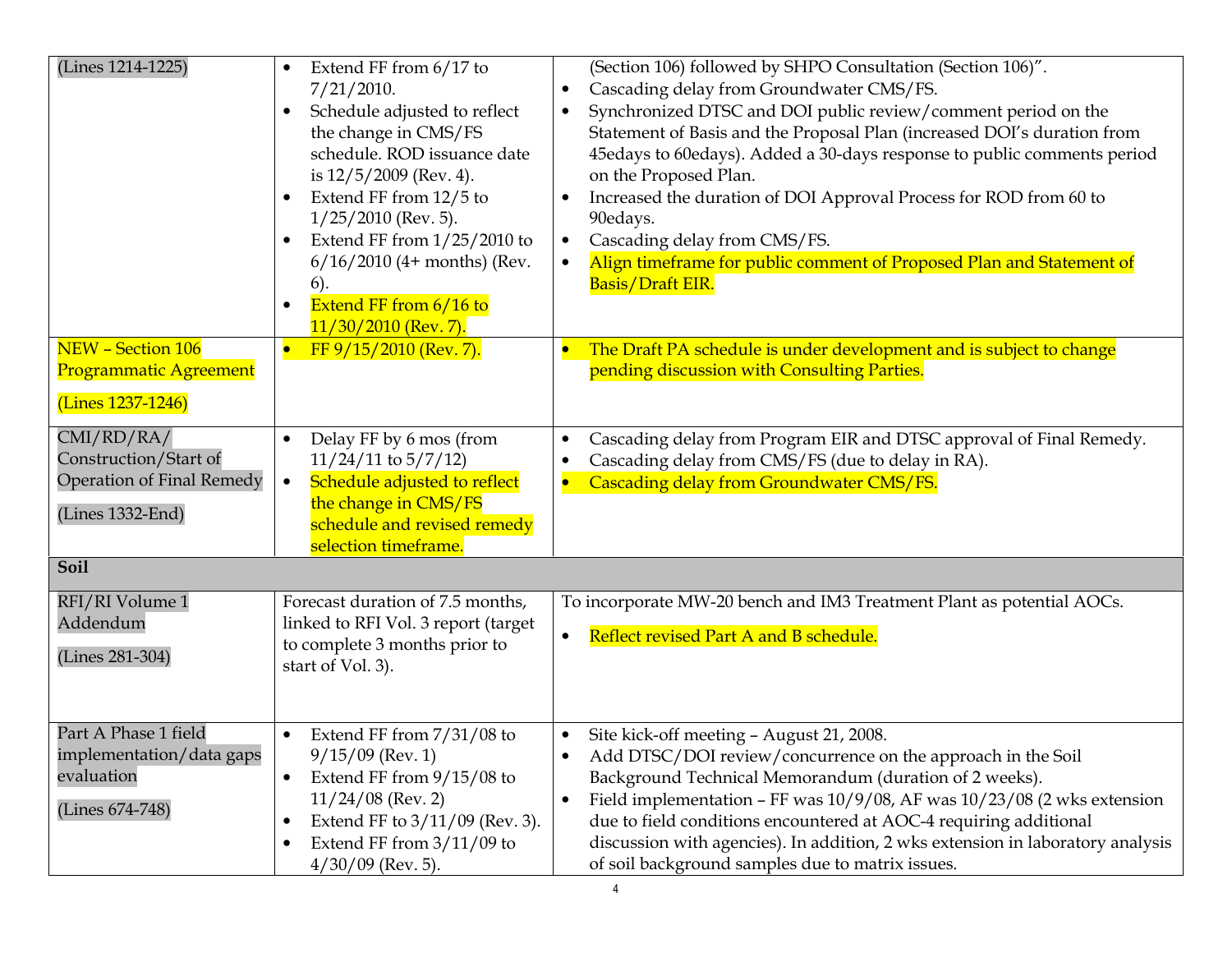|                                                                                 | Extend FF from 4/30 to<br>$11/5/09$ (Rev. 6).<br>Extend FF from 11/5/09 to<br>$6/9/10$ (Rev. 7).                                                                                                                                                                                                                                                                                                                                   | Added details for TM#4 - agency review/approvals of screening values for<br>$\bullet$<br>organic COPECs.<br>Added Tribal review/comment of Soil Background TM.<br>$\bullet$<br>Extend FF for TM#4 from 1/9 to 1/19/09 and add DQO documentation and<br>$\bullet$<br>stakeholder review/agencies approval process. These two factors add about<br>2-3 weeks to the overall Part A Data Gaps Evaluation schedule (discussed at<br>January 7 RCRA/CERCLA meeting).<br>Schedule extension reflected additional review time for soil tech memos<br>(lower priority than groundwater) and adding time for response to<br>comments for Soil Background TM and ECV TM#4.<br>Received agencies concurrence on Soil Background TM (5/12/09) and ECV<br><b>TM#4.</b><br>DTSC provided comments on soil DQO TM (8/14/09).<br>Add time to resolve DQO TM comments related to risk assessment<br>(anticipate completion early November, lower priority than GWRA).<br>Modify Data Gaps Evaluation process as follows:<br>Add time for agencies/tribes to review data gaps evaluation packages for<br>each AOC (include maps, tables, and if applicable, proposed Phase 2<br>locations/rationale).<br>After receipt of comments, PG&E will prepare/submit RTCs.<br>Add Comments Resolution meeting after agencies/Tribes review RTCs.<br>After comments resolution is complete, PG&E prepares/submits Data<br>Gaps Evaluation Tech Memo (incorporate resolved comments). |
|---------------------------------------------------------------------------------|------------------------------------------------------------------------------------------------------------------------------------------------------------------------------------------------------------------------------------------------------------------------------------------------------------------------------------------------------------------------------------------------------------------------------------|-----------------------------------------------------------------------------------------------------------------------------------------------------------------------------------------------------------------------------------------------------------------------------------------------------------------------------------------------------------------------------------------------------------------------------------------------------------------------------------------------------------------------------------------------------------------------------------------------------------------------------------------------------------------------------------------------------------------------------------------------------------------------------------------------------------------------------------------------------------------------------------------------------------------------------------------------------------------------------------------------------------------------------------------------------------------------------------------------------------------------------------------------------------------------------------------------------------------------------------------------------------------------------------------------------------------------------------------------------------------------------------------------------------------------------------------------------------|
|                                                                                 |                                                                                                                                                                                                                                                                                                                                                                                                                                    | Agencies review/concur with Tech Memo.                                                                                                                                                                                                                                                                                                                                                                                                                                                                                                                                                                                                                                                                                                                                                                                                                                                                                                                                                                                                                                                                                                                                                                                                                                                                                                                                                                                                                    |
| Part B Draft/Final Work<br>Plan/Approvals/<br>Implementation<br>(Lines 782-856) | Extend FF by 1.5 mos.<br>$\bullet$<br>Extend FF by 2 weeks<br>Submitted Response to<br>$\bullet$<br>Comments on $5/5/08$ .<br>Submitted letter on Part B<br>phasing on $7/17/08$ . In<br>agencies review (Rev. 4).<br>PG&E submitted details on<br>approach to Part B Phase 1 on<br>9/30/08. In agencies review<br>(Rev. 5). Part B is on hold until<br>agencies complete this review<br>(Rev. 6).<br>Extend FF to 11/1/2011 (Rev. | 1 month due to DQO discussion and past data evaluation.<br>$\bullet$<br>0.5 month due to incorporation of perimeter sampling walk/ verification.<br>$\bullet$<br>Additional time for agency review of Part B Work Plan.<br>$\bullet$<br>DTSC completed review of Part B Phase 1 proposal (7/2/09), issued request<br>$\bullet$<br>letter to PG&E.<br>PG&E responded to DTSC's 7/2/09 letter (8/14/09).<br>$\bullet$<br>PG&E received DTSC's final direction on Part B (10/5/09), to resume Part B<br>$\bullet$<br>activities in February 2010.                                                                                                                                                                                                                                                                                                                                                                                                                                                                                                                                                                                                                                                                                                                                                                                                                                                                                                            |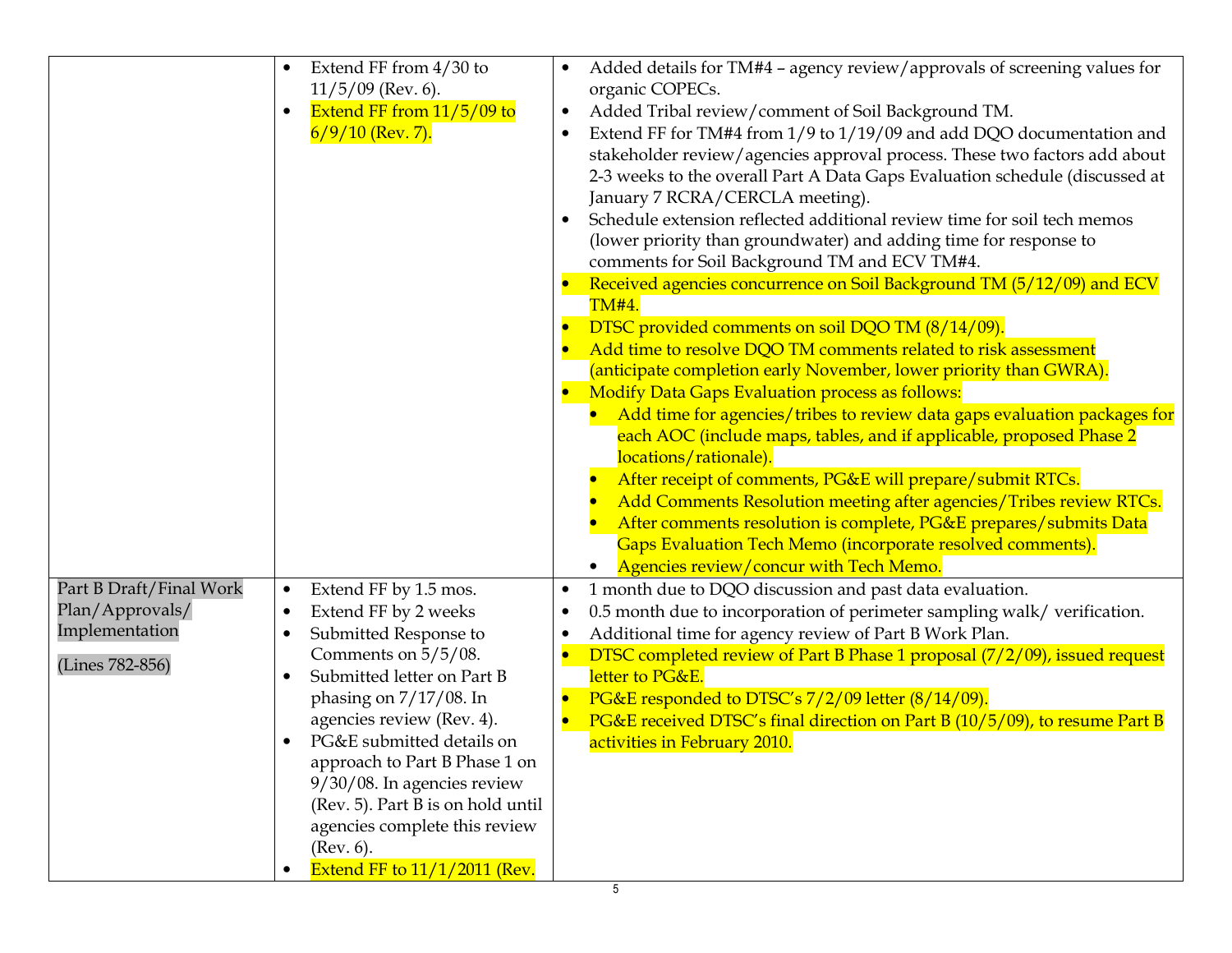|                                                                                   | $\overline{7}$                                                                                                                                                                                                                                                                                                                         |                                                                                                                                                                                                                                                                                                                                                                                                                                                                                                                                                                                                                                                     |
|-----------------------------------------------------------------------------------|----------------------------------------------------------------------------------------------------------------------------------------------------------------------------------------------------------------------------------------------------------------------------------------------------------------------------------------|-----------------------------------------------------------------------------------------------------------------------------------------------------------------------------------------------------------------------------------------------------------------------------------------------------------------------------------------------------------------------------------------------------------------------------------------------------------------------------------------------------------------------------------------------------------------------------------------------------------------------------------------------------|
| RFI/RI Vol. 3/Risk<br>Assessment-Soil/CMS/FS-<br>Soil<br>(CMS/FS Lines 1177-1197) | Extend FF for CMS/FS from<br>$\bullet$<br>$11/10/11$ to $2/21/12$ (Rev. 2)<br>Extend FF for CMS/FS from<br>$\bullet$<br>$2/21/12$ to $7/3/2012$ (Rev. 3).<br>Extend FF from 7/3 to<br>$8/21/2012$ (Rev. 5).<br>Extend FF from 8/12 to<br>$2/15/2013$ (Rev. 6).<br>Extend FF from $2/15/2013$ to<br>$\bullet$<br>$10/30/2013$ (Rev. 7). | Approx. 2 months due to cascading delay from Part A Phase 1 workplan/<br>approval/permitting.<br>1 month from adding a link between tribal review of CMS/FS and PG&E<br>$\bullet$<br>response to comments.<br>Cascading delay from Part A approval.<br>Cascading delay from Part A Phase 1 data gaps evaluation.<br>Revise the Soil CMS/FS steps to mirror the Groundwater CMS/FS steps<br>E.g., discussion draft, draft, resolution to comments, final.<br>Use the duration of the Groundwater CMS/FS steps as placeholders.<br>Keep the sequential order of RFI/RI and Risk before CMS/FS.<br>Reflect revised Part A and B schedule.<br>$\bullet$ |
| Public Notice/Statement of<br>Basis/Supplemental EIR<br>(Lines 1319-1329)         | Extend NOD from 12/13/2011<br>$\bullet$<br>to 7/27/2012<br>Extend NOD from 7/27/12 to<br>$12/7/2012$ (Rev. 3).<br>Extend NOD from 12/7 to<br>$1/25/2013$ (Rev. 5).<br>Extend NOD from 1/25 to<br>$7/22/2013$ (Rev. 6).<br>Extend NOD from 7/22/2013<br>$\bullet$<br>to $5/1/2014$ (Rev. 7).                                            | Cascading delay from CMS/FS Soil<br>$\bullet$<br>Addition of links from a) Supplemental EIR public comment to Statement of<br>$\bullet$<br>Basis public comment and b) Supplemental EIR certification to DTSC<br>approval of Soil Remedy.<br>Cascading delay from CMS/FS Soil.<br>$\bullet$<br>Reflect revised Part A and B schedule.                                                                                                                                                                                                                                                                                                               |
| Proposed Plan/ROD<br>(Lines 1226-1236)                                            | Extend FF from $5/26/2012$ to<br>$\bullet$<br>9/6/2012<br>Extend FF from $9/6$ to $1/17/$<br>2013.<br>Extend FF from $1/17$ (Rev. 4)<br>$\bullet$<br>to $3/7/2013$ (Rev. 5).<br>Extend FF from 3/7 to<br>$11/20/2013$ (Rev. 6).<br>Extend FF from 11/20/2013 to<br>$9/1/2014$ (Rev. 7).                                                | Cascading delay from CMS/FS Soil.<br>Increased the duration of DOI Approval Process for ROD from 60 to<br>90edays.<br>Reflect revised Part A and B schedule.<br>$\bullet$                                                                                                                                                                                                                                                                                                                                                                                                                                                                           |
| East Ravine Groundwater Investigation                                             |                                                                                                                                                                                                                                                                                                                                        |                                                                                                                                                                                                                                                                                                                                                                                                                                                                                                                                                                                                                                                     |
| Workplan/Permitting<br><b>Field Implementation</b>                                | 13 month forecast duration,<br>$\bullet$<br>not linked to any RFI reports<br>Extend overall FF by 3<br>$\bullet$<br>months (Rev. 2)                                                                                                                                                                                                    | No step out wells will be required (if needed, will add a time to schedule).<br>$\bullet$<br>One workplan, one response to comments on workplan, obtain approval to<br>implement in 2 mos.<br>Extended agency review/comment period (FF 12/28/07, AF 1/8/08)<br>$\bullet$                                                                                                                                                                                                                                                                                                                                                                           |